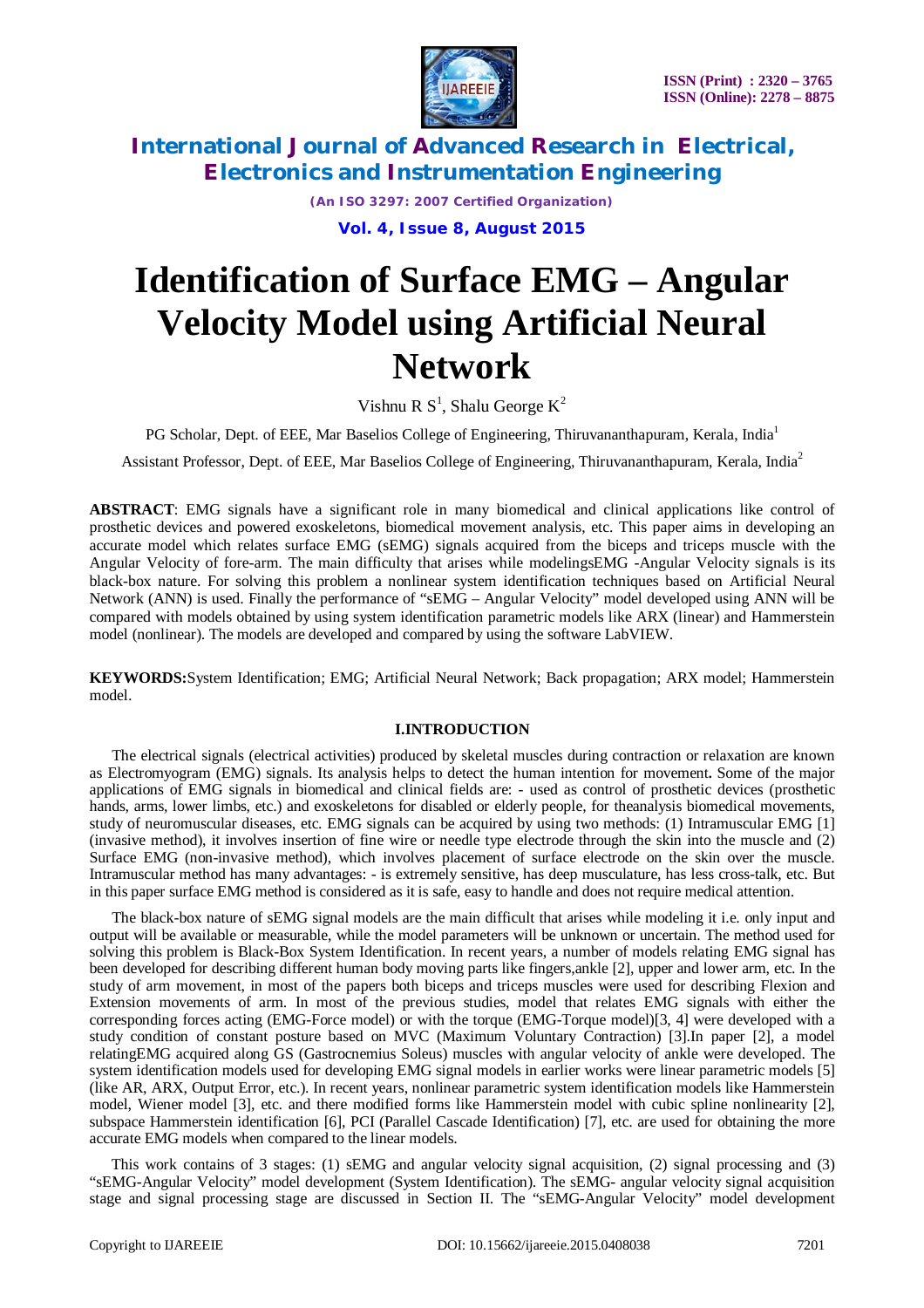

*(An ISO 3297: 2007 Certified Organization)*

#### **Vol. 4, Issue 8, August 2015**

usingby nonlinear Artificial Neural Network (ANN) model and also by using parametric models like ARX model (linear) and Hammerstein model (nonlinear) are explained in section III.Finally the performance "sEMG-Angular Velocity" model based on ANN model, Hammerstein model and ANN model for are compared, which is discussed in section IV.

#### **II.SIGNAL ACQUISITION AND PROCESSING**

#### **A.Experimental Details**

Three subjects (two male and one female) with age group between 22  $& 25$  years are used in this work for acquiring the sEMG - angular velocity signals with a sampling frequency of 1000Hz.Two arm movements considered in this paper for signal acquisition are: Flexion and Extension. The four study conditions considered in this paper based on different speeds of arm movement are: Fast Flexion, Fast Extension, Slow Flexion and Slow Extension. From each subjects 5 sEMG - angular velocity signals are acquired for each study conditions. Thus for each study conditions there are 15 signals. The time duration of each signal is 7 seconds (i.e. 7000 samples).

#### **B. Signal Acquisition**

Signal Acquisition stage block diagram is shown in Fig.1. In Fig.1 it can be seen that two surface electrodes (detection) are connected on the biceps and triceps muscles and one surface electrode (reference) can be connected to any bony area (here it is elbow). Pre-gelled Ag-AgCl electrodes are the surface electrodes used in this work. A biomedical acquisition device called BITalino is used for acquiring sEMG signals. A 3-axis accelerometer: - ADXl335 and a data acquisition device: - MyDAQ are used for acquiring fore-arm acceleration corresponding to each sEMG signals.



Fig.1. Signal Acquisition

#### **C. Signal Processing**

The amplitude of raw sEMG signals acquired using BITalino are in "Bit". At first it converted into voltage signal and then it is filtered by using (50-150) Hz 4th order Butterworth band pass filter [8]. The acceleration values acquired are in voltage form, which is to be converted to angular velocity in rad/s [9]. At first, the acceleration voltage signal is converted into acceleration signal in g-force. The g-force acceleration signal is then converted into angle signal in radians. The angular velocity signals in rad/s are obtained by taking the derivative of angle signal in radians. Finally for data reduction, the filtered sEMG signals and the angular velocity signals in rad/s are sub divided into 20 segments of 350ms each and then the mean values of each segment are found out.

#### **III.SYSTEM IDENTIFICATION**

System identification is a method used for developing a mathematical model of a system using measured inputoutput data. The block diagram representation of System Identification stage is shown in the Fig.2. In this work, sEMG signals and angular velocities are the observed input-output data and the aim is to develop "sEMG-Angular Velocity" model. The system identification technique contains 3 steps:

- i. Split data- Here input and output data acquired (shown as  $U(t)$  and  $Y(t)$  in Fig.2) are divided into two sets: Estimation data set  $[Ue(t)$  and  $Ye(t)]$  and Validation data set  $[Uv(t)]$  and  $Yv(t)]$ .
- ii. Model Estimation- Using the estimation data set  $[Ue(t)]$  and  $Ye(t)$ ], a system model (*M*) is developed based on different identification models.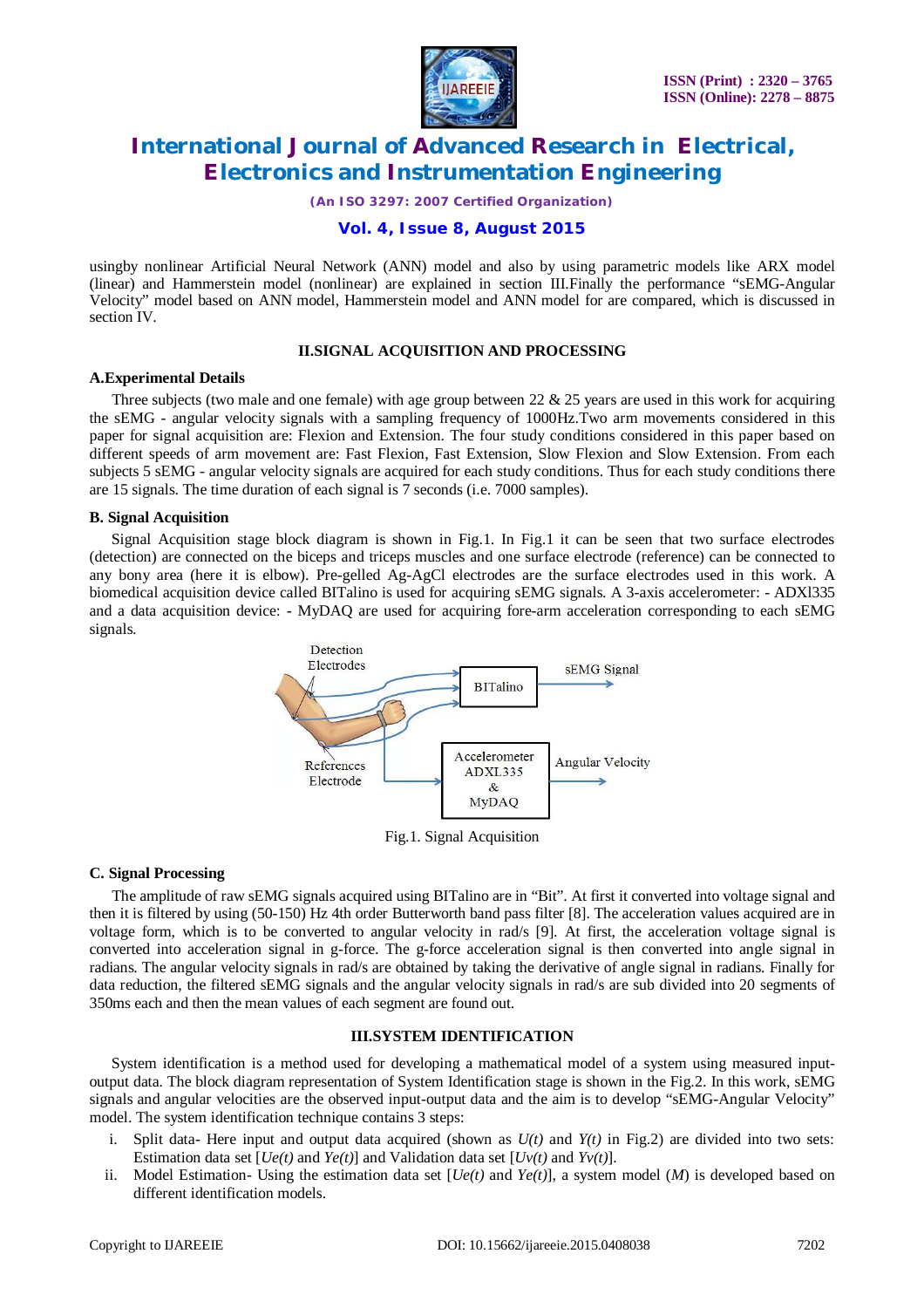

*(An ISO 3297: 2007 Certified Organization)*

### **Vol. 4, Issue 8, August 2015**

iii. Model Validation- In this step, the estimated model  $(M)$  is validated by using Validation data set  $[Uv(t)]$  and *Yv(t)*]. Lesser the error difference between the model response  $[Ym(t)]$  and desired response  $[Yv(t)]$ , better will be the accuracy and performance of the estimated model.



Fig.2. Block diagram representation of System Identification

In this work, out of 15 input-output signals acquired, 9 signals are used as estimation data set and remaining 6 signals are used as validation data set.Each signals contains 20 segments (as discussed in section II C.) and thus combination of 15 signals will contain 300 segments:- out of which 180 segments will be used as estimation data set and remaining 120 as validation data set. A linear model: - ARX model and two nonlinear models: - Hammerstein model and Artificial Neural Network (ANN) model are the system identification models used in this paper for "sEMG-Angular Velocity" model development.

#### **A. ARX Model**

Auto-regressive Exogenous Input (ARX) model is the simplest system identification linear model. SISO ARX model time domain equation,

$$
y[t] = -a_1y[t-1] - \dots - a_{n_a}y[t-n_a] + b_0u[t-d] + b_1u[t-1-d] + \dots + b_{n_{b-1}}u[t-(n_b-1)-d] + e[t]
$$
\n(1)

where*a* and *b* represents the unknown model coefficients of order  $n_a$  and  $n_b$ , *d* is the time delay and *e[t]* is the zero mean Gaussian white noise.

Let's defined ARX model denominator and numerator terms as:  $A(q) = 1 + a_1 q^{-1} + \cdots + a_{n_a} q^{-n_a}$  and  $B(q) =$  $b_0q^{-d} + b_1q^{-1-d} + \cdots + b_{n_{b-1}}q^{-(n_{b-1})-d}$ , where q is the backward shift operator. The complete ARX model equation is given as:

$$
y(t) = \frac{B(q)}{A(q)}u(t) + \frac{1}{A(q)}e(t)(2)
$$

#### **1) ARX Model Estimation-**

Optimum model order selection is the initial step in ARX model estimation. The method used in this work for selecting optimum model order is Akaike Information Criteria.

$$
AIC = E\left[1 + \frac{2P}{N}\right](3)
$$

where E is the prediction error,  $P$  is the no: of model parameters and  $N$  is the no: of data samples. As per Akaike Information criterion, lower the value of *AIC* shown in equation (3)higher will be the quality and performance of the estimated model. The order ranges selected in this work are as follows:  $n_a \& n_b$  (model denominator  $\&$  numerator order) from 1 to 20 and *d* (time delay) from 0 to 10. The optimum order values obtained for ARX model is shown in the table1.

| <b>Fast Flexion</b>   |    | 20 |  |  |  |
|-----------------------|----|----|--|--|--|
| <b>Fast Extension</b> | 20 | 20 |  |  |  |
| Slow Flexion          |    | 20 |  |  |  |
| Slow Extension        | 20 | 20 |  |  |  |

TABLE1. Optimum order value for ARX model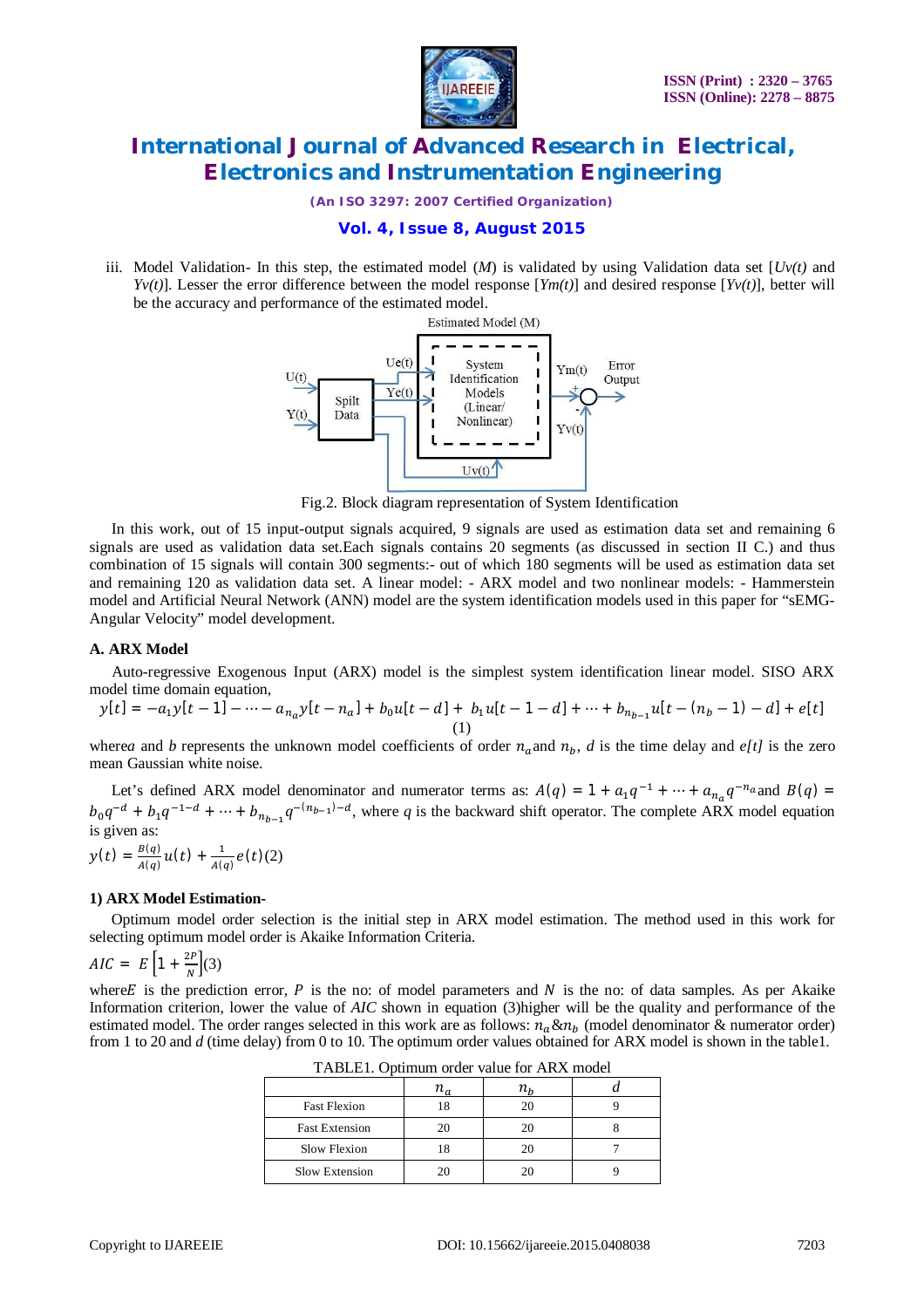

*(An ISO 3297: 2007 Certified Organization)*

### **Vol. 4, Issue 8, August 2015**

Root Mean Square Error (RMSE) is a measure of square root of mean of square of error difference between model response and desired response of a system.

$$
RMSE = \sqrt{\frac{\sum_{i=0}^{N-1} (Y_{m_i} - Y_{d_i})^2}{N}} (4)
$$

where  $Y_{m_i}$  is the model response and  $Y_{d_i}$  is the desired response. RMSE values obtained for the estimated ARX model when estimation data set is provided for different study condition are discussed in Table3.

#### **2) ARX Model Validation-**

 RMSE values obtained for the estimated ARX model when validation data set is provided for different study condition are discussed in Table3.

#### **B. Hammerstein Model**



Fig.3. shows Hammerstein Model block diagram representation. The advantage of Hammerstein model when compared to a linear model is that it contains a static (memory less) nonlinear function (which is used to describe the nonlinearities present in the system) along with the dynamic linear function. In this work, polynomial nonlinearity is used as the static nonlinear function, which is given as:

$$
z(t) = \alpha_1 u(t) + \alpha_2 u^2(t) + \dots + \alpha_m u^m(t) = \sum_{k=1}^m \alpha_k u^k(t)
$$
 (5)  
where $\alpha$  is the unknown polynomial nonlinear function coefficient with order m.

The dynamic linear function transfer function is given as:

$$
\frac{B(q)}{A(q)} = \frac{b_0 q^{-d} + b_1 q^{-1-d} + \dots + b_{n_{b-1}} q^{-(n_{b-1})-d}}{1 + a_1 q^{-1} + \dots + a_{n_a} q^{-n_a}}(6)
$$

where*a* and *b* are the unknown linear function coefficients with orders  $n_a$  and  $n_b$  respectively.

The complete Hammerstein model equation is given as:

$$
y(t) = \frac{B(q)}{A(q)} \sum_{k=1}^{m} \alpha u^{k}(t) + v(t) (7)
$$

#### **1) Hammerstein Model Estimation-**

The static nonlinear function used in this work is  $2^{nd}$  order polynomial function.  $\beta_1=1$  and  $\beta_1=2$  are the unknown polynomial function coefficient values obtained by trial and error method for all study conditions. Here also Akaike Information Criteria is used for selecting optimum order for dynamic linear function. The optimum order values obtained for Hammerstein model is shown in the table2.

|                       | $n_{a}$ | $n_{h}$ |  |
|-----------------------|---------|---------|--|
| <b>Fast Flexion</b>   | 12      |         |  |
| <b>Fast Extension</b> |         |         |  |
| Slow Flexion          |         |         |  |
| Slow Extension        |         |         |  |

TABLE2. Optimum order value for linear dynamic function

RMSE values obtained for the estimated Hammerstein model when estimation data set is provided for different study condition are discussed in Table3.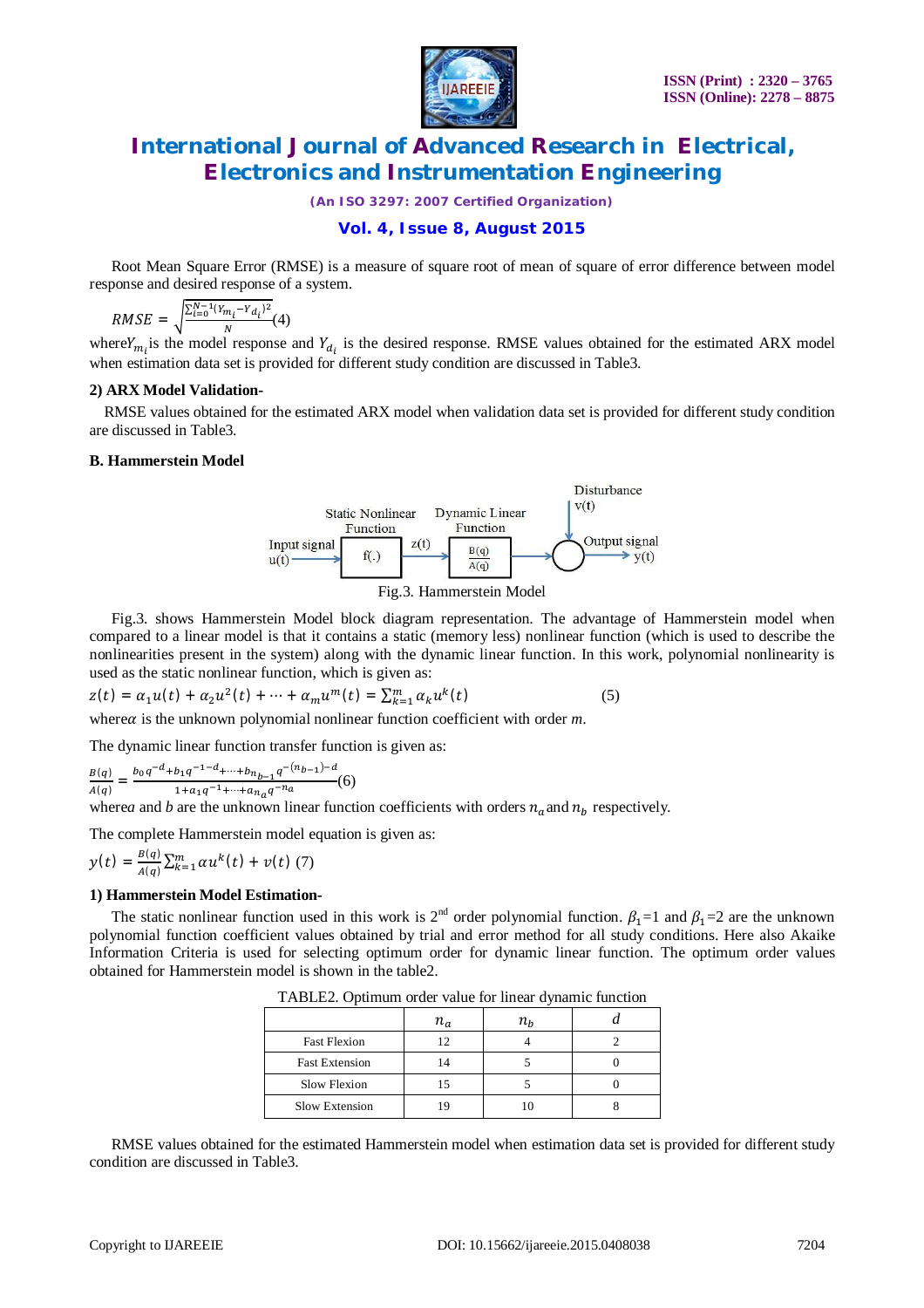

*(An ISO 3297: 2007 Certified Organization)*

### **Vol. 4, Issue 8, August 2015**

#### **2) Hammerstein Model Validation-**

RMSE values obtained for the estimated Hammerstein model when validation data set is provided for different study condition are discussed in Table3.

#### **C. Artificial Neural Network (ANN) Model**

The ANN structure used in this work is "Multi-layer feed forward" neural network (shown in Fig. 4), which contains one or more hidden layers between the input and output units. In this work, only one hidden layer is considered since increase in number of hidden layers can cause computational complexity of the network.



Here the nonlinear activation function (AF) used in hidden and output layer is "sigmoid function",

 $AF = \frac{1}{1 + e^{-\beta v}}(8)$ 

where*v* is the net input and  $\beta$  is the steepness parameter (which taken as '1' in this work).

In Fig.4,  $x(N) = (x_1, x_2, ..., x_n)$  is the *n* dimensional input vector,  $y(N) = (y_1, y_2, ..., y_n)$  is the *n* dimensional output vector,  $h(N) = (h_{1,1}, h_2, \ldots, h_m)$  is the hidden layer output (where *m* is the no: of hidden neurons and *N* is the no: of iterations), ' $x_0 = h_0 = +1$ ' are the bias value provided to the hidden and output layer,  $w_{ji}^{(1)}$  is the weight matrix between input and hidden layer with bias weights [order- ' $m \times (n+1)$ ' ] and  $w_{kj}^{(2)}$  is the weight matrix between hidden and output layer with bias weights [order- ' $n \times (m+1)$ ' ]. Let ' $d(N) = (d_1, d_2, ..., d_n)$ ' be the known desired (target) output vector.

#### **1) Back Propagation**

The training algorithm used in this work for adjusting the synaptic weights  $(w_{ji}^{(1)}$  and  $w_{kj}^{(2)})$  is "Back Propagation", which is the most widely used supervised learning algorithm of an ANN. The back propagation algorithm consists of four stages:

- i. Initialization of synaptic weights by some random numbers between -1 and +1.
- ii. Feed forward The feed forward stage can be seen in Fig.4. Here each input neuron transmits the input signal  $(x_i)$ to each hidden neuron. Then these hidden neurons will calculate the activation function and transmits their output signal  $(h_j)$  as input to each output neuron. The output neurons will further calculate the activation function to get the response  $(y_k)$  for the given input samples.

Hidden layer net input, 
$$
v_{hj} = \sum_{i=0}^{n} w_{ji}^{(1)} \cdot x_i
$$
 (9)  
Hidden layer response,  $h_j = f(v_{hj}) = \frac{1}{1 + e^{-\beta v_{hj}}}$ (10)  
Output layer net input,  $v_{ok} = \sum_{j=0}^{m} w_{kj}^{(2)} \cdot h_j$ (11)  
Output layer response,  $y_k = f(v_{ok}) = \frac{1}{1 + e^{-\beta v_{ok}}}$ (12)

iii. Back Propagation of Error - In this stage, each output neuron response is compared with the desired response and this is done for calculating error information factor (or local gradient  $\delta$ ).

Output layer local gradient,  $\delta_k = y_k(1 - y_k)(d_k - y_k)(13)$ Hidden layer local gradient, $\delta_j = h_j(1 - h_j) \sum_{k=1}^n \delta_k w_{kj}(14)$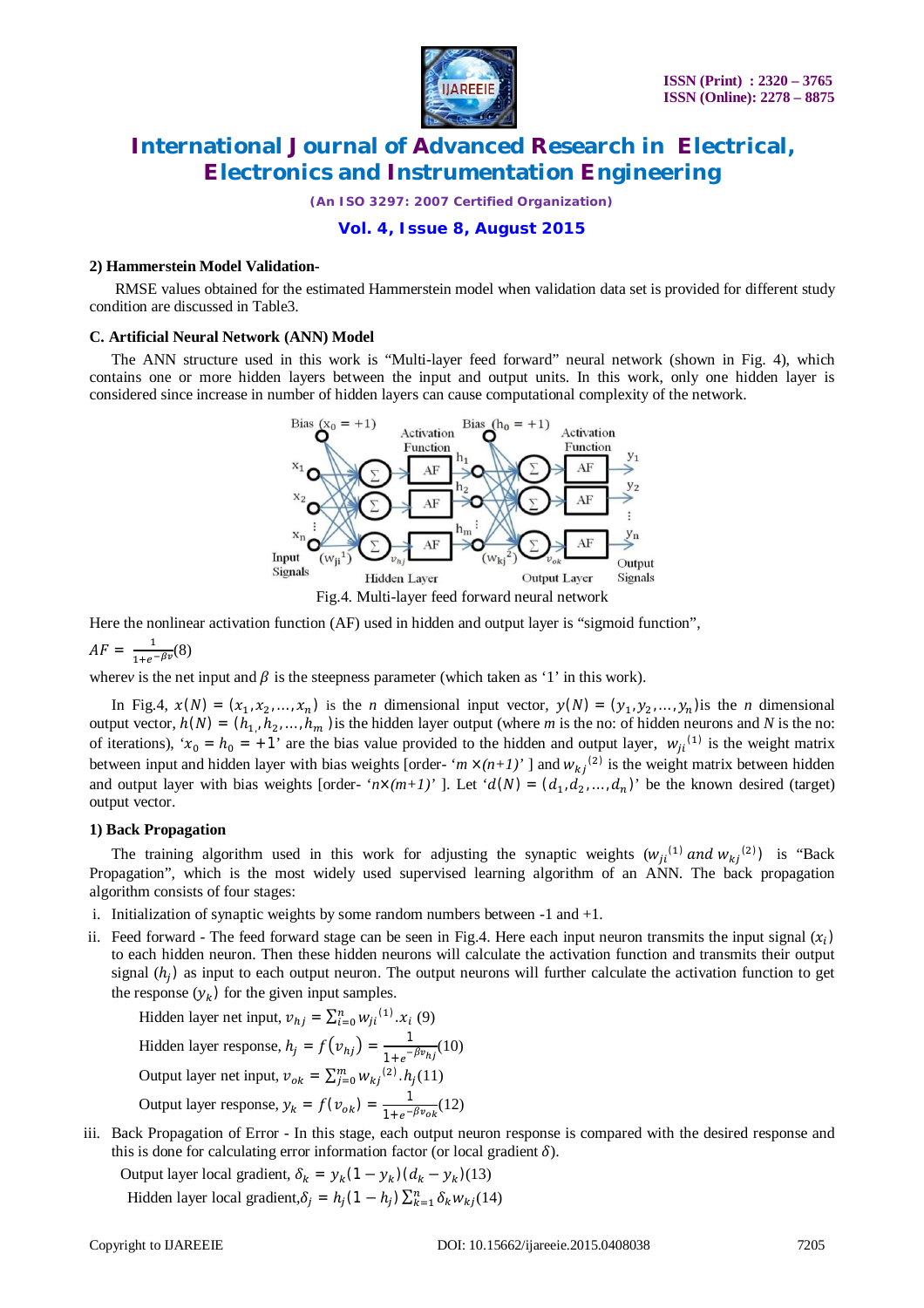

*(An ISO 3297: 2007 Certified Organization)*

### **Vol. 4, Issue 8, August 2015**

iv. Updation of synaptic weights - Here the synaptic weights are updated using the factor ' $\delta$ '. Weight adjustment term for: Output layer,  $\Delta w_{kj} = \alpha \delta_k h_j$  (15)

 $\therefore w_{kj}(new) = w_{kj}(new) + \Delta w_{kj}(16)$ 

Hidden layer,  $\Delta w_{ji} = \alpha \delta_j x_i(17)$ 

 $\therefore w_{ii}(new) = w_{ii}(new) + \Delta w_{ii}$  (18)

#### **2) ANN Model Estimation**

For ANN model estimation, there will be 180 input samples [*Ue*] and180 output samples [*Ye*]. Here the no: of hidden neurons is chosen as 10. Thus the weight matrix  $w_{ji}^{(1)}$  is of order '10×181' and  $w_{kj}^{(2)}$  is of order '180×11'. The no: of iterations for weight updation is taken as 1000.RMSE values obtained for the estimated ANN model when estimation data set is provided for different study condition are discussed in Table3.

#### **3) ANN Model Validation**

For ANN model validation, there are 120 input samples  $[Up]$  and 120 output samples  $[Yv]$ . The no: of hidden neurons is chosen as 10. Here the weight matrix  $w_{ji}^{(1)}$  is of order '10×121' and  $w_{kj}^{(2)}$  is of order '120×11'.RMSE values obtained for the estimated ANN model when validation data set is providedfor different study condition are discussed in Table3.

#### **IV.RESULTS**

The performance of "sEMG-Angular Velocity" models based on ANN model, Hammerstein model and ARX model for different study conditions (Fast flexion, fast extension, slow flexion and slow extension) are compared in this section.

#### **Case 1: Fast Flexion**



Fig.3 Model response for Fast Flexion condition. Fig.3a: Estimation Part & Fig.3b: Validation Part.

ANN model, Hammerstein model and ARX model response for Fast Flexion are shown in Fig.3. Fig.3a shows the model response of Estimation Part i.e. when estimation input set is given to it and Fig.3b shows the model response of Validation Part i.e. when validation input set is given to it. In Fig.3 the desired response (i.e., observed angular velocity values) represented as white signal; ANN model response as red signal, Hammerstein model response as green signal and ARX model response as red signal.

#### **Case 2: Fast Extension**

ANN model, Hammerstein model and ARX model response for Fast Extension are shown in Fig.4, where Fig.4a shows the model response of Estimation Part and Fig.4b shows the model response of Validation Part. Here in Fig.4 the desired response represented as white signal; ANN model response as red signal, Hammerstein model response as green signal and ARX model response as red signal.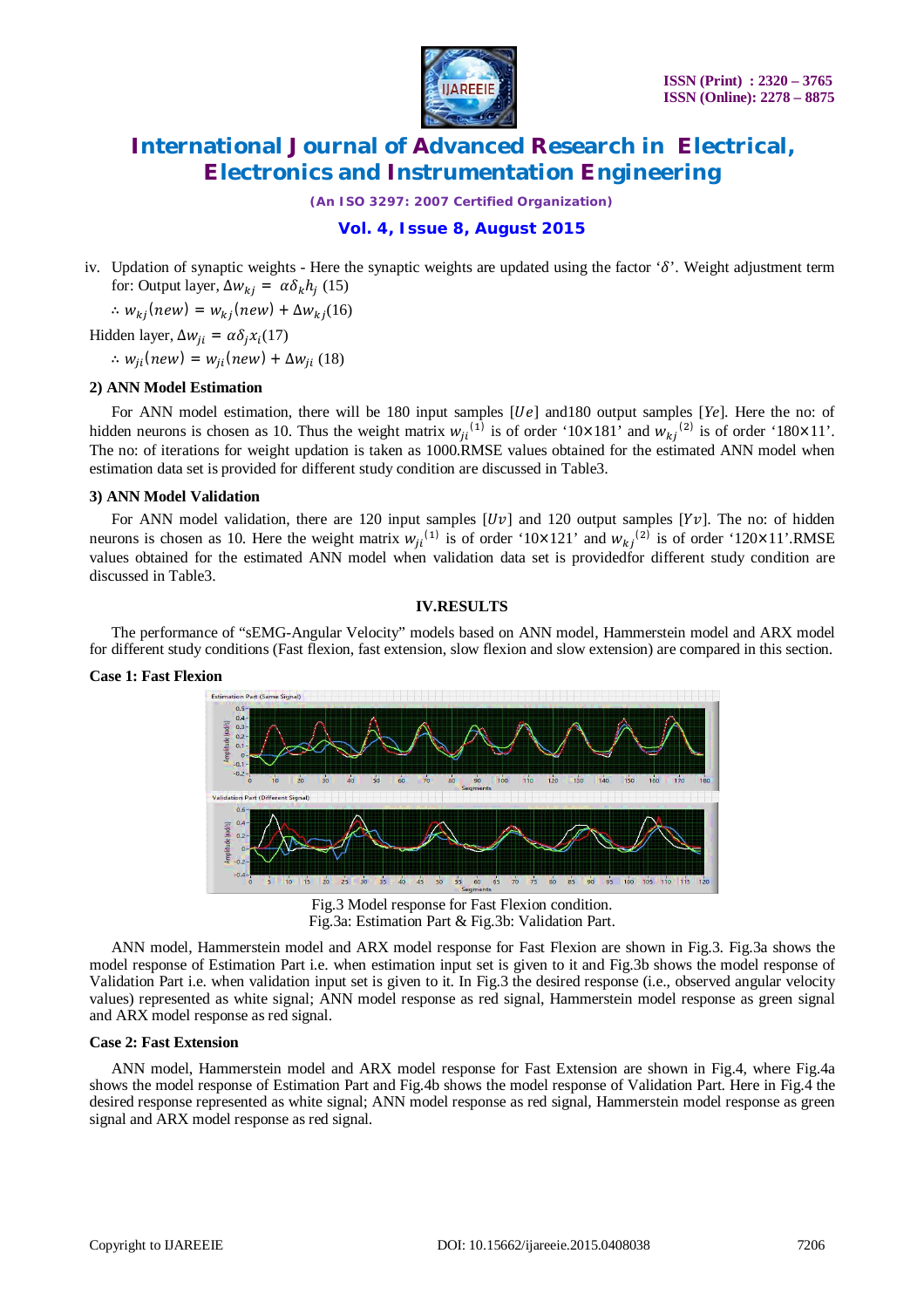

*(An ISO 3297: 2007 Certified Organization)*

### **Vol. 4, Issue 8, August 2015**



Fig.4. Model response for Fast Extension. Fig.4a: Estimation Part &Fig.4b: Validation Part.

#### **Case 3: Slow Flexion**



Fig.5a: Estimation Part&Fig.5b: Validation Part.

 ANN model, Hammerstein model and ARX model response for Slow Flexion are shown in Fig.5. Here the desired response (i.e., observed angular velocity values) represented as white signal; ANN model response as red signal, Hammerstein response as green signal and ARX response as red signal.

### **Case 4: Slow Extension**



Fig.6a: Estimation Part &Fig.6b: Validation Part.

ANN model, Hammerstein model and ARX model response for Slow Extension are shown in Fig.6.

In all the four cases, it can be seen that Artificial Neural Network model response tracks the desired response much better when compared to the Hammerstein and ARX model response.

The root mean square error (RMSE) values (ie error difference between model response and desired system response) obtained for "sEMG-Angular Velocity" models based on ANN model, Hammerstein model and ARX model for different study conditions are shown in the table3.